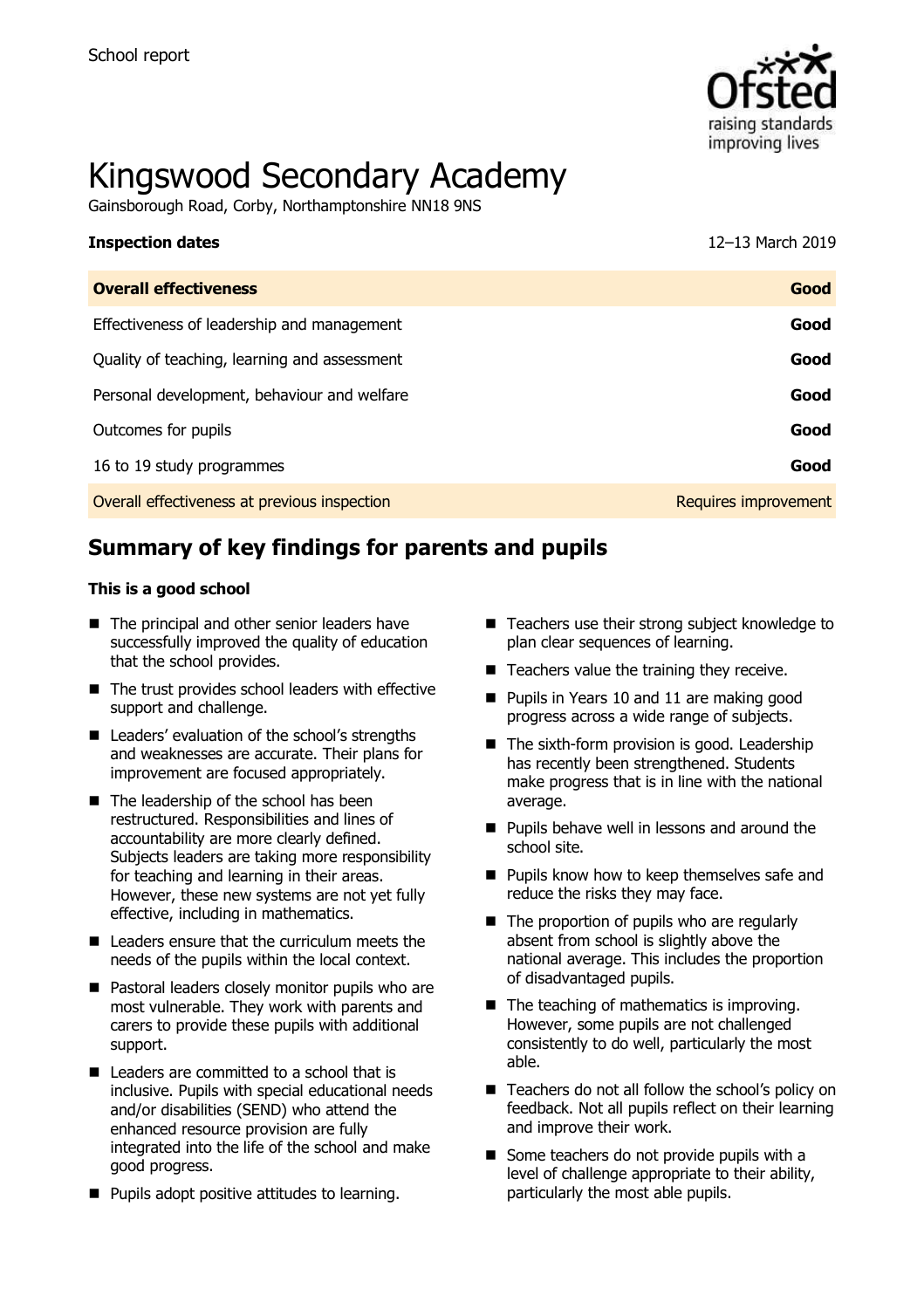

# **Full report**

#### **What does the school need to do to improve further?**

- Ensure that teachers challenge pupils appropriately in their learning, particularly the most able pupils, across all areas of the curriculum.
- Further develop the skills of subject leaders, particularly in mathematics, so that they can continue to improve the quality and consistency of teaching and learning in their areas of responsibility.
- Ensure that all teachers make consistent use of the school's system for providing pupils with feedback, so that pupils know how to improve their work.
- Continue to reduce the proportion of pupils who are regularly absent from school, particularly disadvantaged pupils.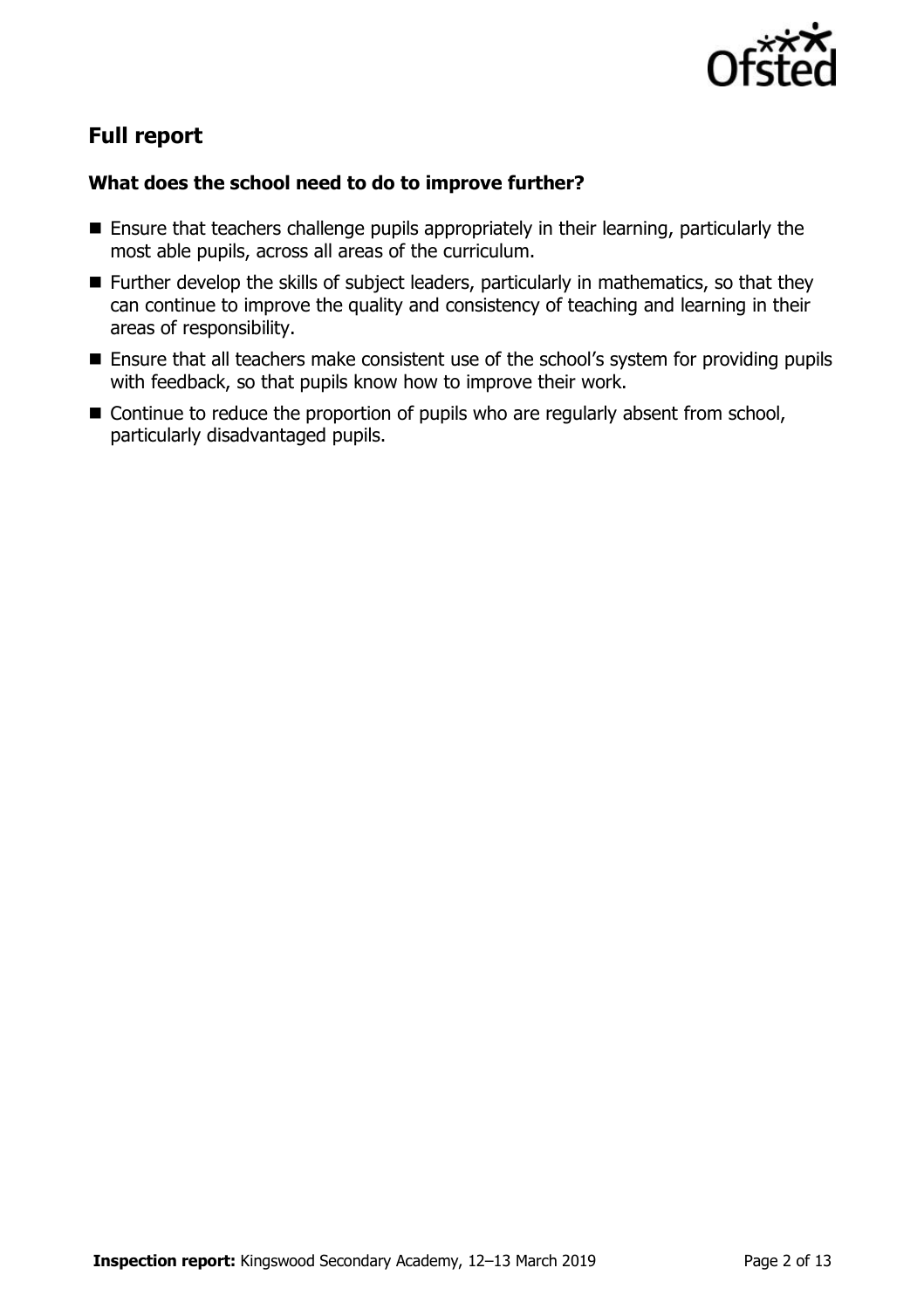

# **Inspection judgements**

#### **Effectiveness of leadership and management Good**

- The principal and other senior leaders have established a culture of high expectations and aspirations for both staff and pupils. Senior leaders communicate their vision effectively to staff. As a result, staff feel valued and their morale is high. In the words of one staff member, 'This school is a team.'
- Leaders have a realistic and accurate understanding of the school's strengths and weaknesses. Their strategy for school improvement is focused appropriately on the school's key priorities.
- Senior leaders have undertaken a significant restructuring of the school's leadership. All leaders now have clearly defined areas of responsibility and lines of accountability. With increased leadership capacity, leaders have overseen an appreciable improvement in the quality of the provision.
- Leaders monitor the quality of teaching and learning extensively across the curriculum. Leadership 'triads' in each faculty allow middle leaders to collaborate effectively and share good practice. This organisation is helping to improve the quality of teaching, although it is not yet fully effective.
- Leaders review the curriculum offer to ensure that it meets the needs and interests of changing cohorts, within the local context. For instance, recent additions to the key stage 4 options include a health and fitness course and a business and finance course, reflecting needs within the local community, as well as the addition of GCSE Spanish.
- Leaders have established a consistent approach to tracking and monitoring pupils' progress. Teachers are more skilled at assessing pupils' work accurately against grade criteria. Senior leaders complete regular faculty reviews with middle leaders to identify any areas of weakness and agree future actions to be taken.
- Leaders monitor the attendance of pupils carefully. Through close tracking, leaders identify pupils who require additional support. Pupils' attendance is improving, although it is still lower than the national average.
- Leaders collate information about pupils' behaviour, attendance and welfare on a 'pupils at risk' register. Pastoral leaders track the most vulnerable pupils tenaciously. They provide these pupils and their parents with close support to bring about the necessary improvements.
- Leaders are committed to an inclusive education for all. The leader for the provision of pupils with SEND knows these pupils well, particularly those who attend the enhanced resource provision. Leaders ensure that all staff are aware of the needs of pupils with SEND. These pupils feel well supported and their parents are positive about the progress their children make.
- In the last three years, the school has experienced high levels of pupil movement at times other than at the end of a phase of education, including pupils with SEND. Leaders track pupil mobility closely. They only remove pupils from the school roll once their destination has been confirmed, to ensure none go missing from education.
- On occasion, parents advise leaders that they wish to educate their children at home.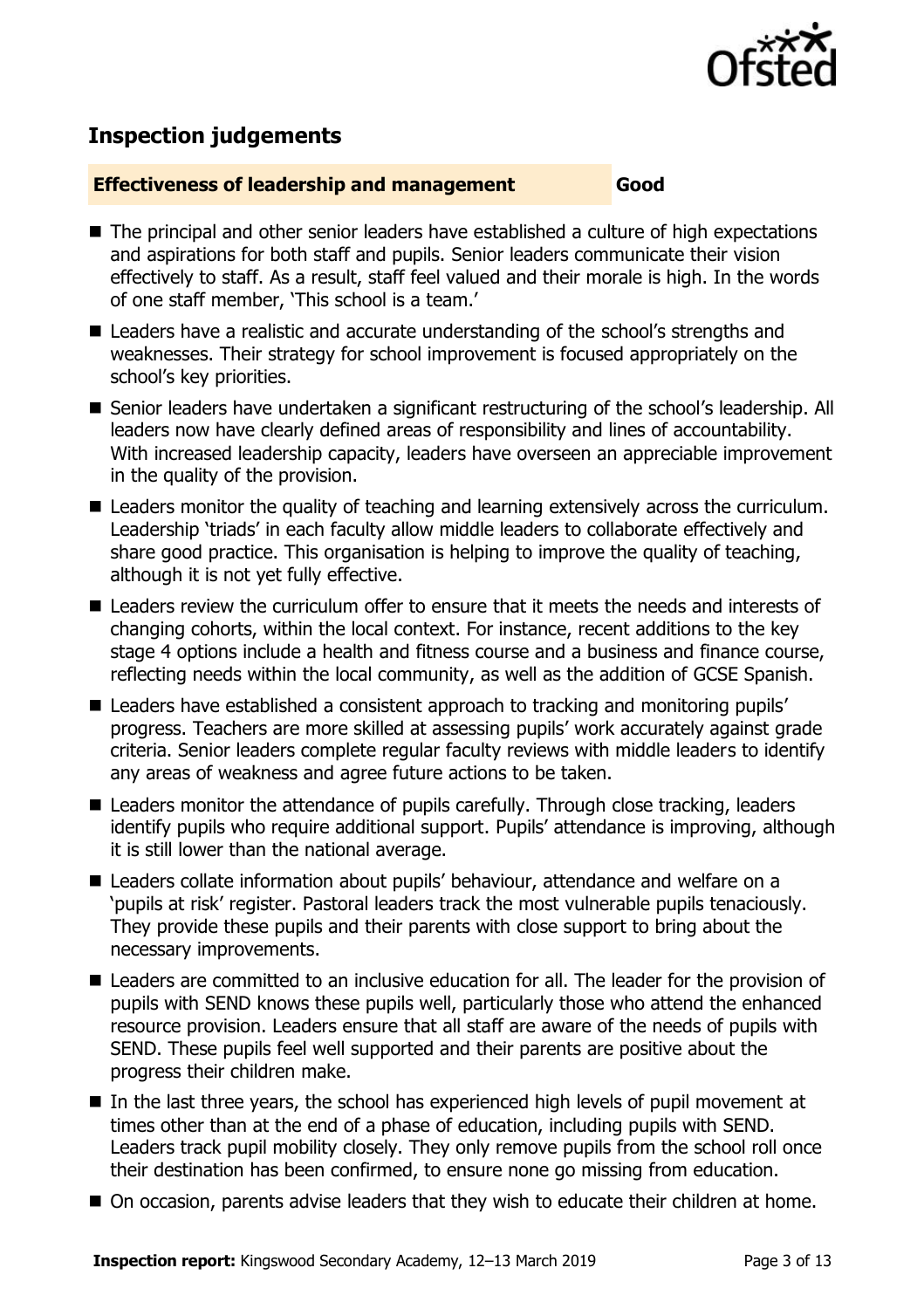

When this is the case, leaders provide these pupils with additional support. If parents still choose to remove their children from school to educate them at home, leaders ensure that local authority officers are made aware.

- Leaders track the progress of disadvantaged pupils closely to ensure that additional funding for these pupils is used appropriately. Their actions to improve the progress of disadvantaged pupils have been largely effective.
- Leaders make effective use of additional funding to support pupils who enter school with poor reading and mathematical skills to catch up with their peers. Bespoke support from a primary school specialist helps these pupils to make strong progress.
- Pupils benefit from a well-designed programme to deliver their personal, social, health and economic education. They have a detailed appreciation of equality and cultural diversity. This was clear in an assembly observed by an inspector on the importance of International Women's Day. However, pupils' awareness of how these aspects contribute to an understanding of British values is more limited.
- Leaders ensure that pupils can access a range of extra-curricular opportunities, including becoming a member of the emergency services cadets or taking part in the Duke of Edinburgh's Award scheme.
- All teachers feel well supported, including those new to the profession. They value the frequent training opportunities available to help improve their practice, whether it be through the sharing of weekly 'teaching nuggets' or guidance on how to make their questioning skills more effective.
- Leaders readily seek support from beyond the trust, for example to enhance the mathematics faculty and provide peer reviews. They have also been creative in forging links with a local university to offer teachers the opportunity to enhance their mathematics teaching skills.

#### **Governance of the school**

- Trust leaders are well-informed, providing school leaders with an appropriate balance of support and challenge. They work effectively with school leaders to review their actions and plan future improvements. Focused reviews by trust leaders, for instance of the use of pupil premium funding, provide leaders with detailed recommendations for improvements.
- Trust leaders facilitate teacher networks to share best practice, as well as providing teachers with training opportunities to enhance their teaching and leadership skills. Teachers value the support they receive from the trust.
- Those responsible for governance understand their safeguarding responsibilities well. Trust leaders support school leaders in ensuring that their safeguarding systems and practices are secure.

### **Safeguarding**

- The arrangements for safeguarding are effective.
- Safeguarding leaders are well trained and have a detailed understanding of the risks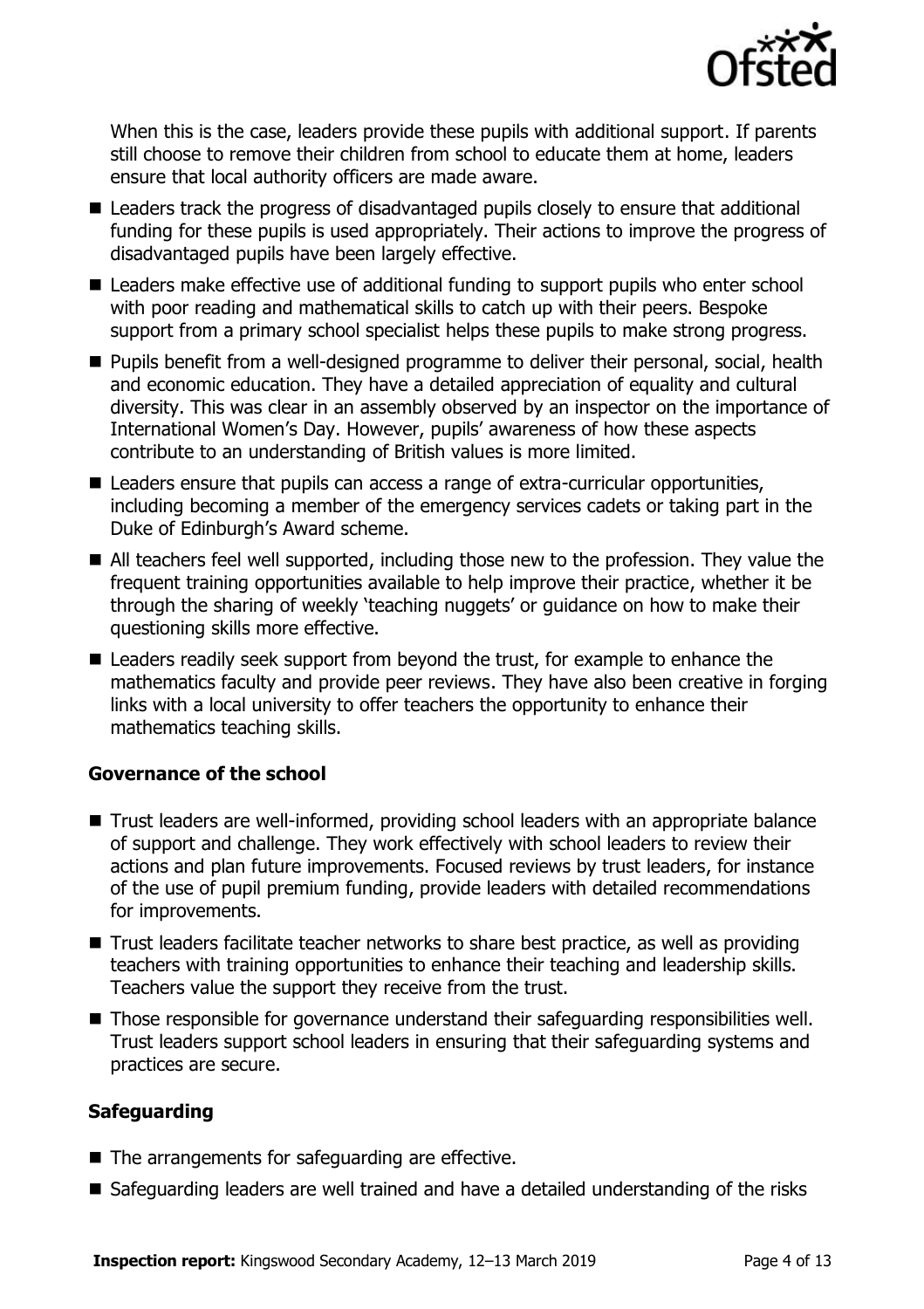

that pupils may encounter, particularly within the local area. They work closely with external agencies to provide pupils with appropriate and timely support.

- Leaders' systems and processes for checking adults before they begin to work or volunteer at school are rigorous and secure. Records of these checks are comprehensive. Leaders keep secure safeguarding records for pupils. The records reflect leaders' timely actions to keep pupils safe. Leaders are reorganising these records so that pupils' safeguarding information is all combined in one place.
- Staff understand their safeguarding responsibilities. They know how to identify signs of neglect and abuse. Staff appreciate the importance of sharing any concerns that they may have about a pupil with leaders, in a timely manner.
- Pupils feel safe in school and know they can talk with an adult if they have any concerns. Those who spoke with inspectors explained confidently about how they can reduce the risks they may encounter, for instance in relation to radicalisation and extremism. Most parents who responded to the Ofsted online survey, Parent View, said their children were well looked after, safe and happy at school.

#### **Quality of teaching, learning and assessment Good**

- The quality of teaching is consistently good. Most teachers make effective use of the 'Kingswood Big 5' to plan activities that promote pupils' engagement with their learning. Pupils work willingly with their peers, helping, supporting and challenging each other to improve. They are very responsive to adults' requests and, as a result, there are few delays to pupils' learning.
- Teachers use skilful questions to intervene and clarify pupils' misunderstandings. This helps pupils to think more deeply about their learning and secure the required knowledge and skills to move to the next stage.
- Teachers demonstrate strong subject knowledge across most subject areas. Some teachers use this knowledge effectively to deepen pupils' understanding. For instance, in science, inspectors observed pupils using their prior knowledge to complete a complex activity involving covalent bonding.
- Teachers provide pupils with opportunities to develop their oral communication skills. This is particularly strong in humanities, where the 'oracy project' encourages pupils to present an argument around a 'talking point'. For instance, in religious education pupils articulated their views confidently in response to the question, 'Are we playing God?' As a result, pupils use these skills to enhance their written responses.
- Teachers identify appropriate strategies to help overcome pupils' barriers to learning. Teachers make effective use of additional adults to support pupils with SEND. As a result of this close partnership working, the needs of these pupils are met sufficiently well and they make good progress.
- Teachers set regular homework tasks that support pupils' learning. Homework is valued by pupils and parents.
- Most pupils present their work well, reflecting their positive attitudes to learning.
- Leaders provide pupils in Years 7 and 8 with regular opportunities to develop their reading skills during English lessons. In Years 9 and 10 all pupils participate in weekly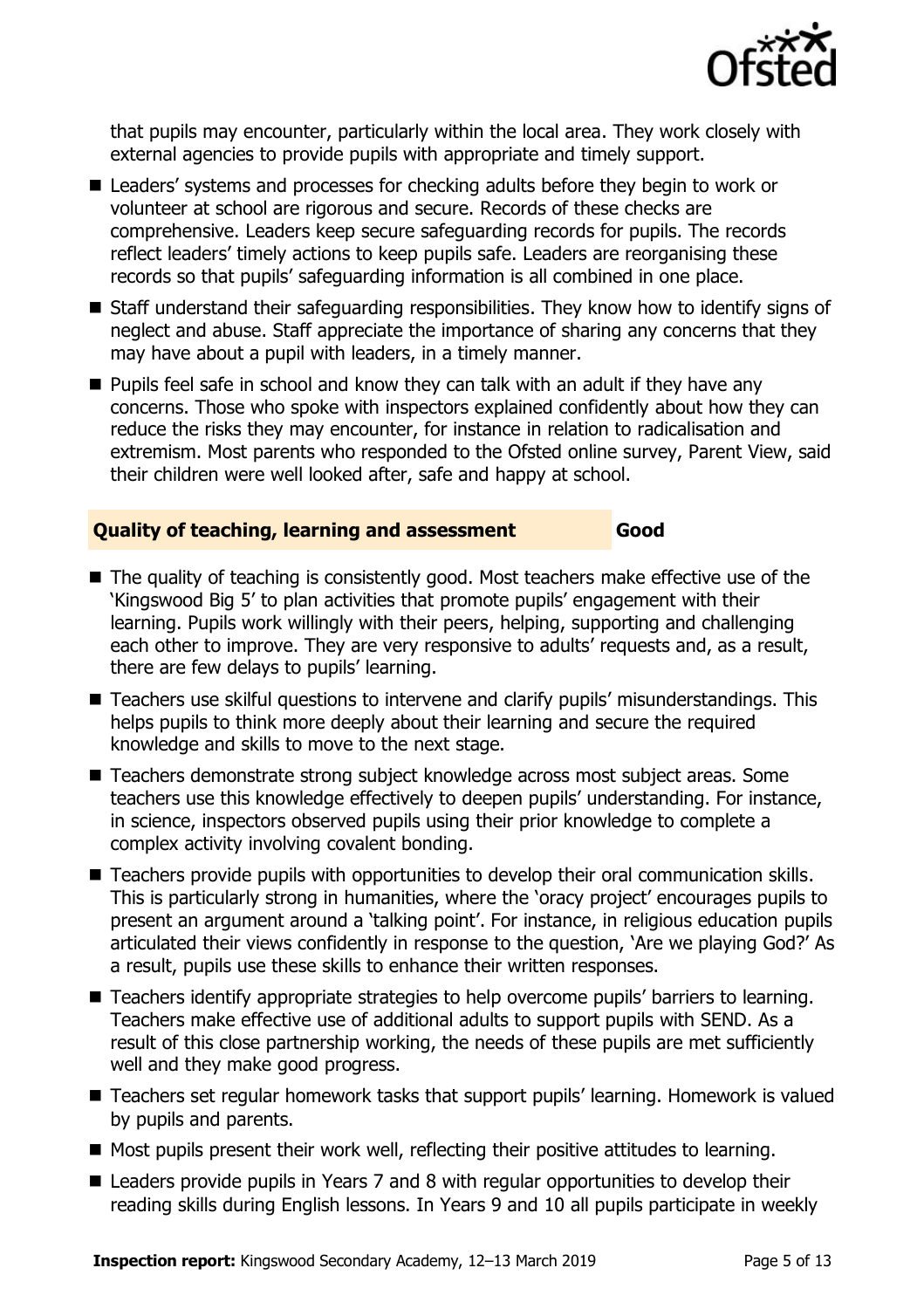

'ERIC' (everybody reads in class) lessons. Pupils who an inspector heard read did so with confidence and fluency, with many being able to self-correct their errors. However, leaders have not yet established a reading culture across the school.

- $\blacksquare$  The quality of teaching and learning in mathematics, while improving, is not yet consistent. Teachers do not always challenge pupils effectively or ensure that the needs of the most able pupils are met. The new leader of mathematics has established a clear set of expectations and there are already notable signs of improvement in pupils' work.
- Teachers do not always provide pupils with a level of challenge appropriate to their ability, particularly the most able. On occasion, pupils' learning is too easy.
- Some teachers allow pupils time to reflect on, and improve, their work in line with the school's assessment and feedback strategy. However, this strategy is not being used consistently well by teachers across all subject areas. Not all pupils improve their work sufficiently well in response to teachers' guidance.

#### **Personal development, behaviour and welfare Good**

#### **Personal development and welfare**

- The school's work to promote pupils' personal development and welfare is good.
- Pupils' conduct and positive attitudes to learning are a strength of the school. Pupils are smartly presented. They behave well in lessons, when moving around school and during social time.
- Adults know pupils very well and have forged supportive relationships with them. This is particularly the case in the school's enhanced resource provision for pupils with autism spectrum disorder. Pupils engage positively with adults and each other. They are respectful, polite and keen to show their school off.
- Tutors make effective use of tutor time to discuss pertinent issues with pupils, for example in relation to pupils' social, emotional and mental health. Topics involving prescription drugs, eating disorders and anxiety were all observed by inspectors. Pupils value this time to share their thoughts about issues that may affect them.
- Pupils understand how to keep themselves safe in a variety of situations. For example, they learn about the potential dangers of the internet and how to protect themselves from risk. Pupils say that bullying is rare. They are confident that staff deal with any instances that occur quickly and effectively.
- A small number of pupils receive some or all of their education through alternative providers. Leaders liaise closely with these providers to ensure that the welfare and safeguarding needs of these pupils are being met. Leaders track these pupils carefully to ensure they make good progress.
- Leaders check the attendance and progress of children looked after closely. These pupils are well supported by leaders.
- Careers provision is a strength of the school. From Year 8 onwards, leaders focus on raising pupils' aspirations through a range of different experiences. Pupils with SEND and disadvantaged pupils receive particularly close support. As a result, very few pupils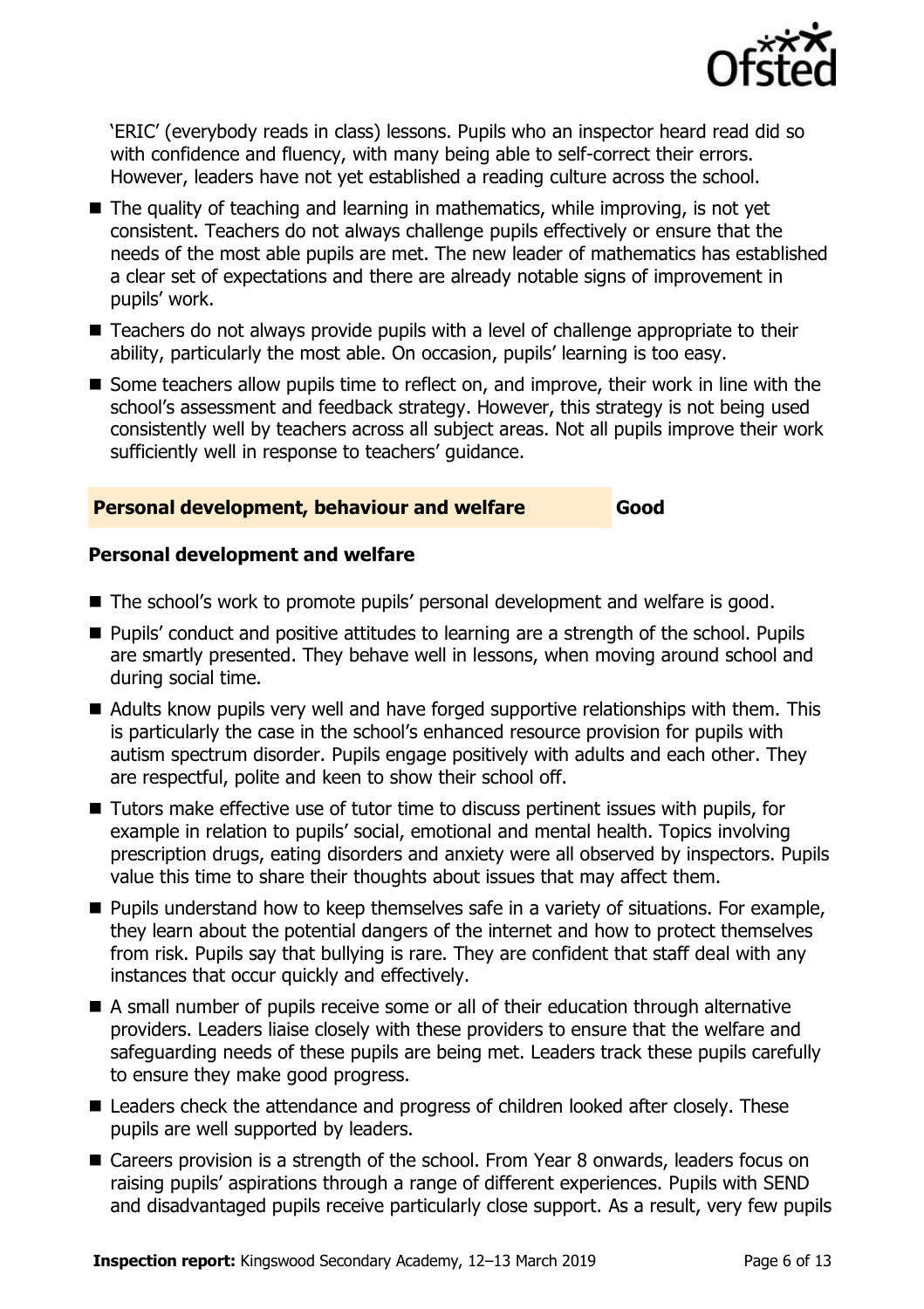

fail to secure education or training when they leave Year 11.

■ Most parents who responded to the online survey, Parent View, appreciate the individual care and support their children receive and the strong focus on their children's well-being.

#### **Behaviour**

- The behaviour of pupils is good. Leaders' consistent approach to behaviour and high expectations mean that pupils know what is expected of them. They value the 'inspiration' points they receive, rewarding their positive behaviour and attitudes. As a result, pupils' learning is generally well focused, with few interruptions.
- Over time, the proportion of pupils excluded from school has reduced. It is now only slightly above that seen nationally. This is also the case for those pupils who are excluded more than once.
- The number of pupils permanently excluded from school has reduced.
- Attendance has been slightly below the national average for the previous four years. The attendance of current pupils is improving, although these improvements are not consistent for all year groups or for boys.
- The proportion of pupils who are regularly absent from school is slightly above the national average, including a disproportionate number of disadvantaged pupils. Leaders' actions to improve pupils' attendance have recently begun to have a sustained impact.

#### **Outcomes for pupils Good**

- In 2018, pupils' progress improved across a range of subjects, including English, science and humanities, compared with 2017. This was particularly the case for pupils of average ability and the least able pupils.
- Pupils currently in Years 10 and 11 are making good progress across a wide range of subjects, including English.
- In 2018, disadvantaged pupils made broadly average progress across most areas of the curriculum including English, science and humanities. However, their progress in mathematics remained too low. Current disadvantaged pupils are making good progress and diminishing the difference with their peers.
- Over the previous three years, pupils' progress in modern foreign languages has been weak. In response, leaders have reorganised this area of the curriculum. As a result, key stage 3 pupils and those starting their GCSE courses in September 2018 are making strong progress.
- Leaders track the progress of pupils in Years 7, 8 and 9 closely. Across a range of subjects, these pupils, including disadvantaged pupils and the most able, are making good progress.
- Leaders provide a small number of pupils in Years 7 and 8 with an intensive programme of support through the 'Inspiration Zone'. The school's information indicates that this strategy is successful at improving the behaviour, attendance and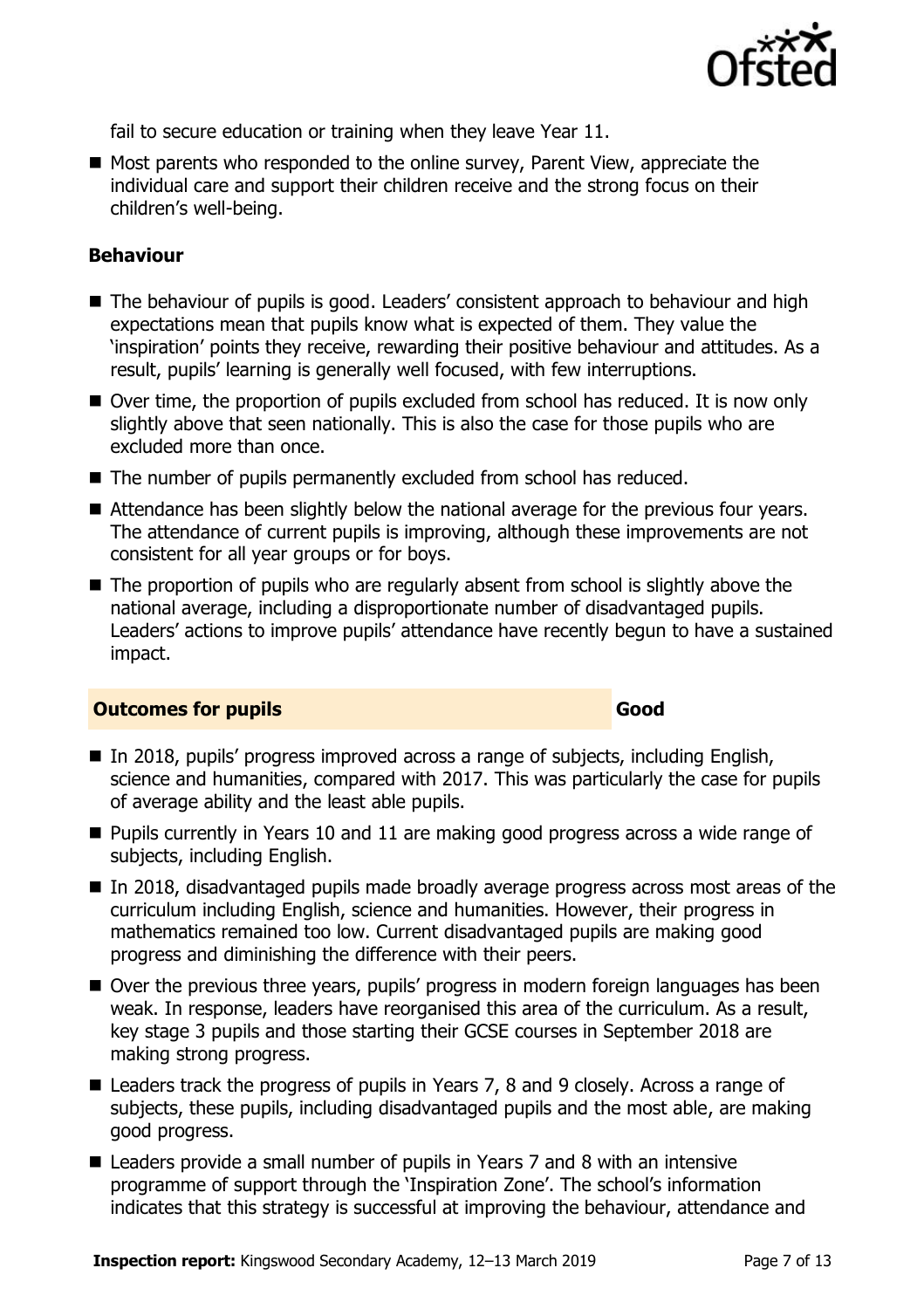

progress of these pupils over time.

- Pupils with SEND who are supported through the enhanced resource provision make good progress from their starting points. Many of these older pupils become increasingly independent and are successfully integrated into lessons with their peers for most of their learning.
- In 2018, almost all pupils secured sustained places in education or training at the end of Year 11.
- $\blacksquare$  In 2018, pupils' progress in mathematics improved notably compared with 2017, although it remained significantly below the national average, including for disadvantaged pupils. While the progress of pupils currently in Years 10 and 11 in mathematics is not yet strong, an improvement in the quality of teaching in this subject is helping these pupils, including disadvantaged pupils and the most able, to make greater progress than in the past.
- A whole-school focus by leaders on the most able pupils is having a positive impact on their attainment and progress. However, this group of pupils remains a key priority for leaders.

#### **16 to 19 study programmes Good**

- Following a change in leadership, the sixth form provision has benefited from an increased level of accountability and greater scrutiny. Leaders are very clear about where the provision's strengths and weaknesses exist, and the actions needed to bring about further improvements.
- Students are very positive about their sixth form experience. They appreciate the care, guidance and support they receive from their teachers. High levels of mutual respect exist between students and their teachers. These positive relationships allow students to flourish and achieve well.
- Teachers have strong subject knowledge in their disciplines. They use this knowledge to question students and challenge them to think more deeply about their learning. This practice is particularly strong in geography and sociology. Teachers plan clear sequences of lessons to develop students' learning over time. This helps students to secure the prior knowledge necessary to achieve the highest grades.
- Teachers' assessment of students' progress is becoming increasingly accurate, particularly in the vocational subjects. In most subjects, students know their target grade and understand what they must do to improve.
- Students' progress is in line with national averages, in both their academic and vocational studies. In 2018, students' attainment increased, in comparison to 2017, particularly for the most able students. Students currently in Year 13 are achieving well, although their progress is not quite as strong in the vocational subjects.
- Leaders ensure that those students who did not secure a higher grade at GCSE in English or mathematics are able to follow an appropriate course and retake the qualification. The proportion of students who pass these qualifications before leaving the sixth form is in line with the national average.
- In response to a growing number of sixth-form students on roll, leaders have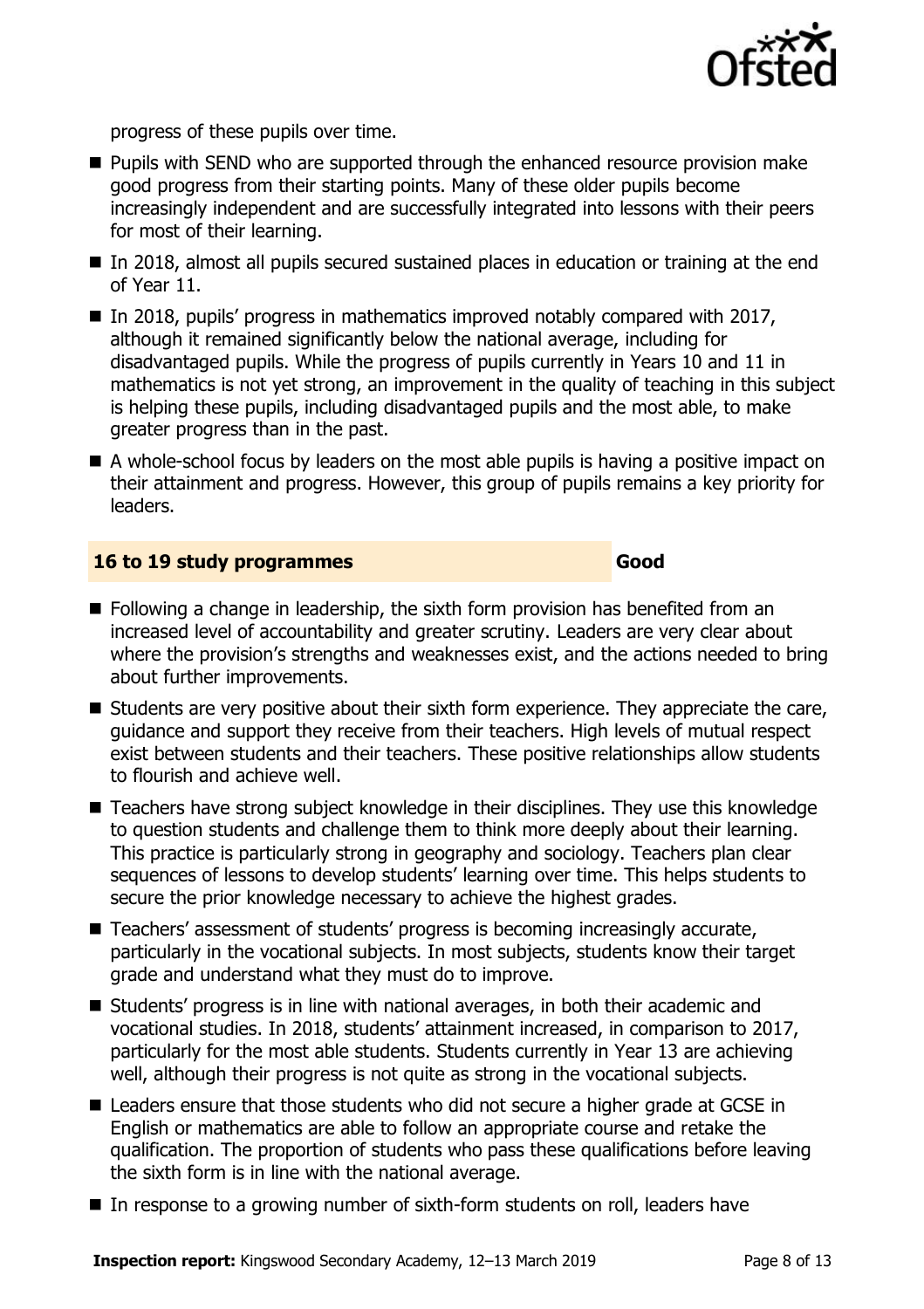

broadened the curriculum offer to include an increased range of vocational subjects.

- Leaders provide students with a rich and varied programme to consider their personal, social, health and economic needs. Students particularly appreciate the high priority given to promoting positive mental health awareness.
- Safeguarding in the sixth form is effective. Students are aware of their responsibilities to stay safe, particularly when they leave the site during the school day to complete independent study. They understand the risks they may encounter in the local community, including substance abuse, and have a clear understanding of how to keep themselves safe when using the internet.
- Students enjoy organising a wide range of extra-curricular activities, including collections for the homeless and raising money to support a school in Gambia. Many students also offer their time and energies to support and mentor younger pupils. They recognise the significance of their role as an active citizen, at school and beyond.
- Students' attendance in the sixth form is slightly lower than in the rest of the school.
- Leaders have taken decisive action to ensure that students choose appropriate courses when they join the sixth form. As a result, the retention of students throughout the duration of their courses has improved, with all Year 12 students transferring into Year 13 in September 2018 to complete their two-year qualifications.
- All students receive high-quality, independent careers advice and quidance to inform their planning for their next steps. This close support is valued by students. They also have the opportunity to engage in work experience. However, last year one quarter of the students did not gain a placement.
- A vast majority of students secure sustained education, employment or training when they leave the sixth form provision.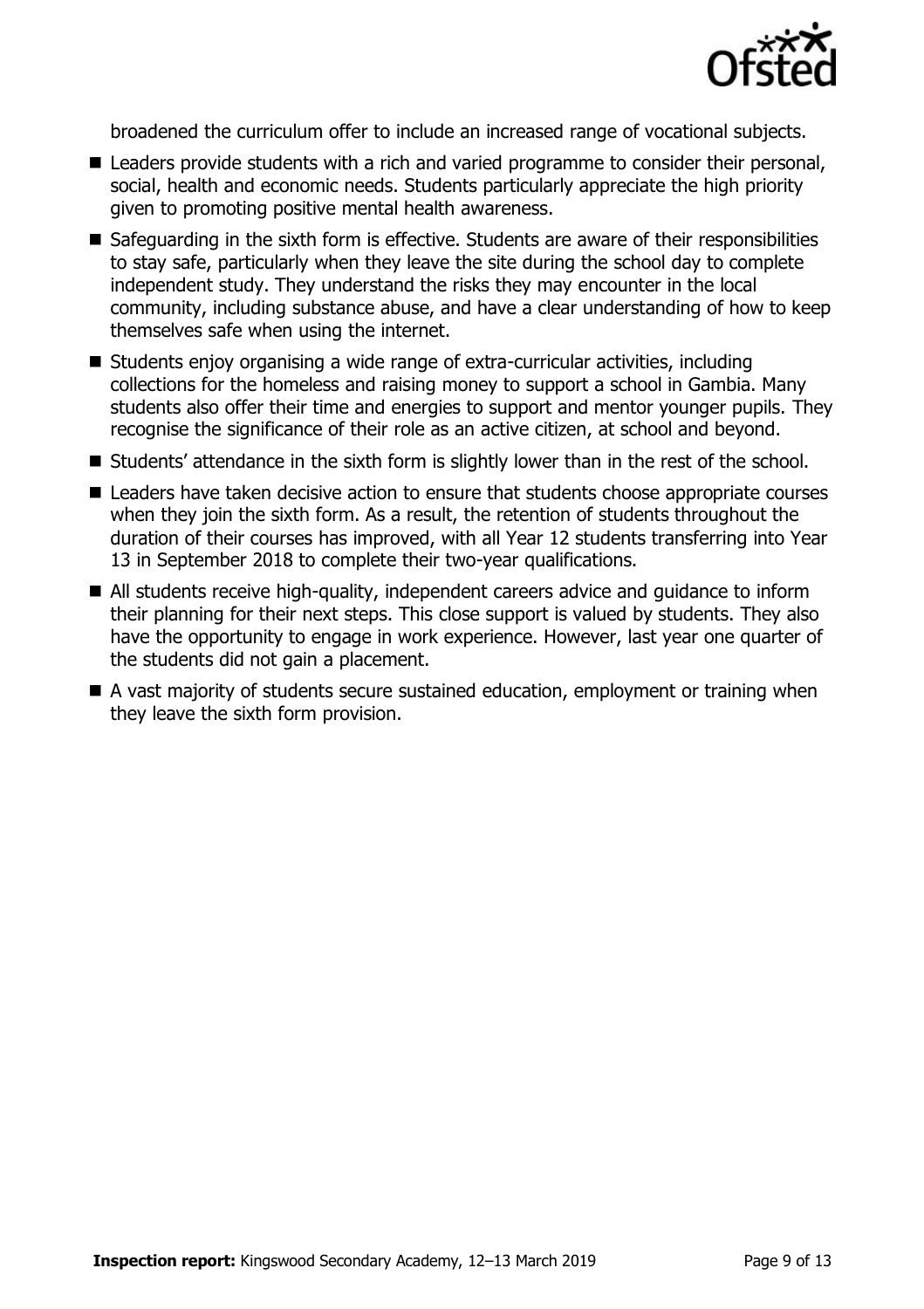

# **School details**

| Unique reference number | 139957           |
|-------------------------|------------------|
| Local authority         | Northamptonshire |
| Inspection number       | 10057659         |

This inspection of the school was carried out under section 5 of the Education Act 2005.

| Type of school                                           | Secondary comprehensive                 |
|----------------------------------------------------------|-----------------------------------------|
| School category                                          | Academy sponsor-led                     |
| Age range of pupils                                      | 11 to 18                                |
| Gender of pupils                                         | Mixed                                   |
| Gender of pupils in 16 to 19 study<br>programmes         | Mixed                                   |
| Number of pupils on the school roll                      | 1,160                                   |
| Of which, number on roll in 16 to 19 study<br>programmes | 134                                     |
| Appropriate authority                                    | Board of trustees                       |
| Chair                                                    | Mike Hamlin                             |
| Principal                                                | Andy Burton                             |
| Telephone number                                         | 01536 741857                            |
| <b>Website</b>                                           | www.kingswoodsecondaryacademy.org       |
| <b>Email address</b>                                     | enquiries@kingswoodsecondaryacademy.org |
| Date of previous inspection                              | 2-3 November 2016                       |

#### **Information about this school**

- The school academised in September 2013 and became part of the Greenwood Academies Trust.
- The current principal has been in role since January 2016. A new senior assistant principal joined the school in September 2018. A new leader of mathematics took up the position in January 2019. The leader of the sixth form has recently stepped down from the role.
- The school is an above-average-sized secondary school, including a small sixth form. It has a growing number of pupils on its roll.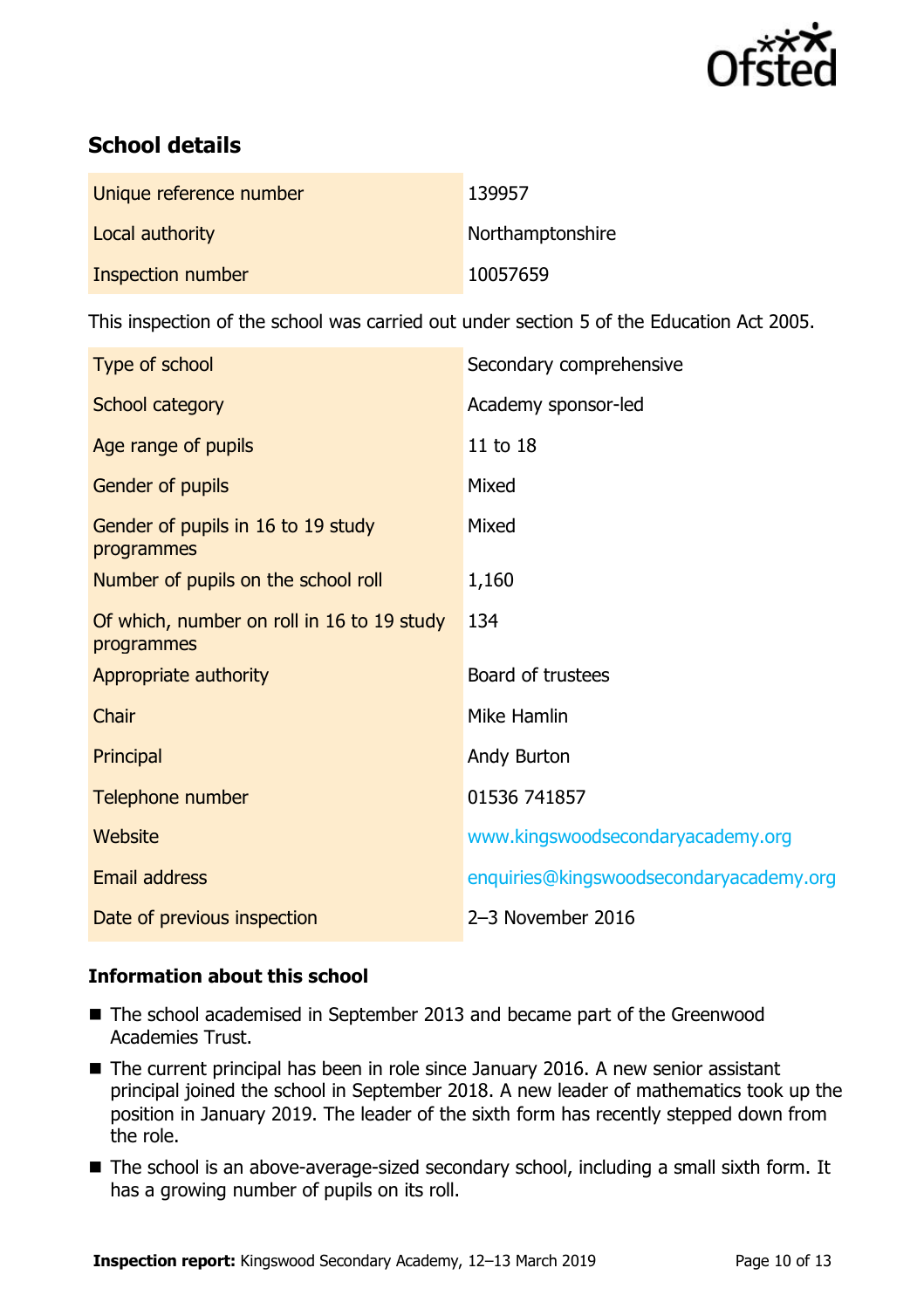

- The proportion of disadvantaged pupils is above average.
- The proportion of pupils who speak English as an additional language is similar to the national average. The majority of pupils are of White British heritage.
- The proportion of pupils with SEND is above average. Similarly, the proportion of pupils who have an education, health and care plan is also above average.
- The school has an enhanced resource provision for pupils with autism spectrum disorder. For many of the pupils who attend the provision, at least a portion of their learning takes place within the mainstream setting.
- The school uses The CE Academy and Youth Works as alternative providers.
- The school receives support from the Hatton Teaching School Alliance and is a member of Challenge Partners. Leaders have also started to work closely with a national leader of education.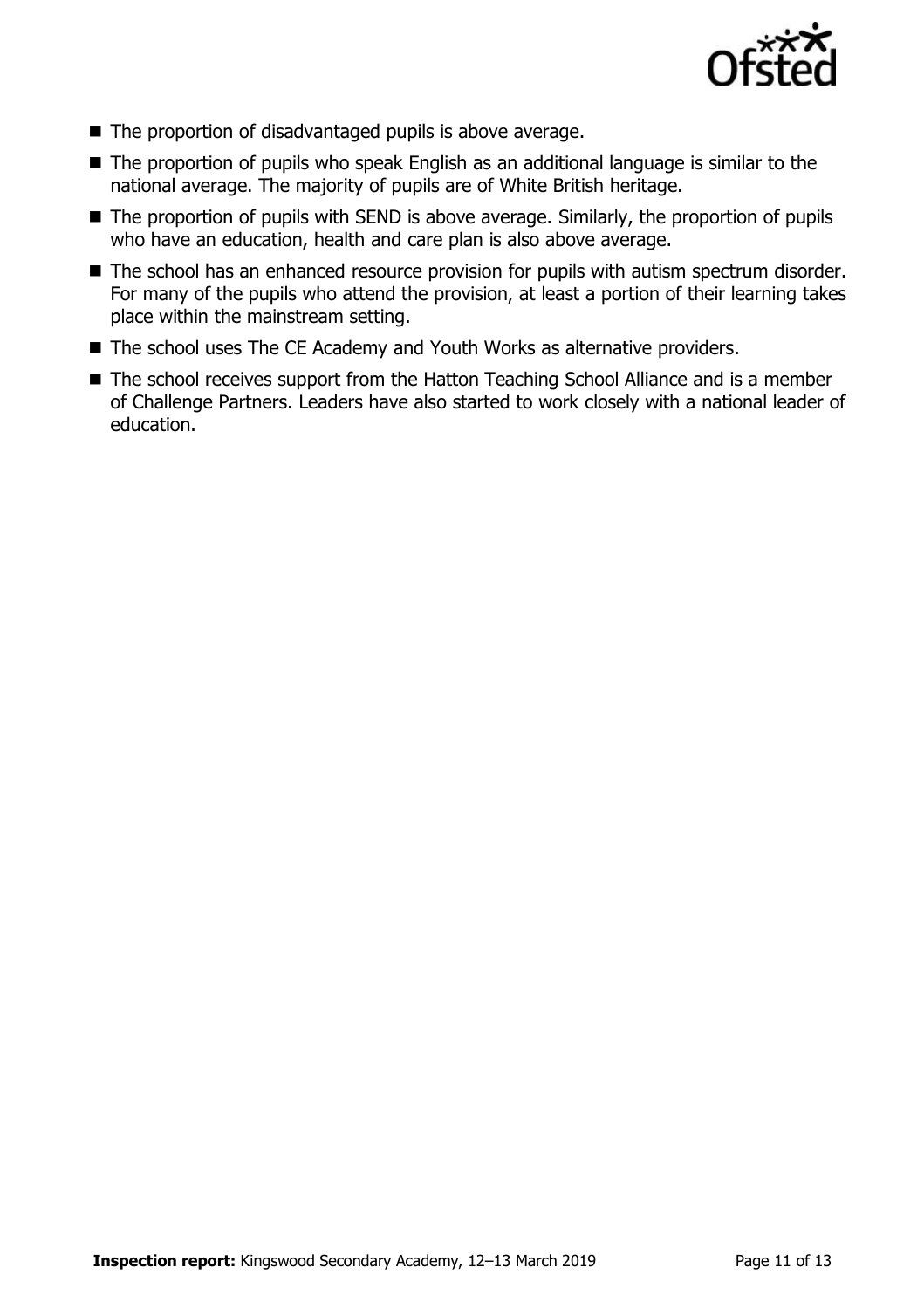

# **Information about this inspection**

- Inspectors observed learning in 50 lessons across a wide range of subjects and in all key stages, including the sixth form. A majority of these lessons were jointly observed with senior leaders. Inspectors also observed tutor time and two assemblies.
- Inspectors looked at work in pupils' books across a range of subjects and year groups, with a particular focus on mathematics, English and science.
- Inspectors held a range of meetings, including with senior and middle leaders, and teachers. Inspectors also met with representatives of the trust, including the chief executive officer.
- Inspectors observed pupils' behaviour before school, during lessons, and during breaktimes and lunchtimes.
- $\blacksquare$  Inspectors spoke formally with pupils from key stage 3 and key stage 4, and students from the sixth form. Inspectors also spoke informally with other pupils.
- An inspector listened to pupils from Year 7 read.
- An inspector spoke with a representative from an alternative provider that a small number of pupils from the school attend.
- Inspectors scrutinised a wide range of documents relating to the school's provision, including: self-evaluation and improvement planning; minutes of meetings of the board of trustees and the academy advisory council; plans related to additional government funding; records relating to pupils' behaviour and exclusions, pupils leaving the school, and attendance; information about the attainment and progress of all pupils and students; safeguarding; trust reviews; and information on the school's website.
- The lead inspector checked the school's single central register and the school's system for recruiting staff.
- Inspectors evaluated the 70 responses to Parent View, Ofsted's online survey, including the 37 free-text responses.
- Inspectors considered the 63 responses to Ofsted's online questionnaire for staff and the 64 responses to Ofsted's online questionnaire for pupils and students.

#### **Inspection team**

| Rachel Tordoff, lead inspector | Her Majesty's Inspector |
|--------------------------------|-------------------------|
| <b>Dick Vasey</b>              | Ofsted Inspector        |
| Kathryn Hardy                  | Ofsted Inspector        |
| <b>Claire Shepherd</b>         | Ofsted Inspector        |